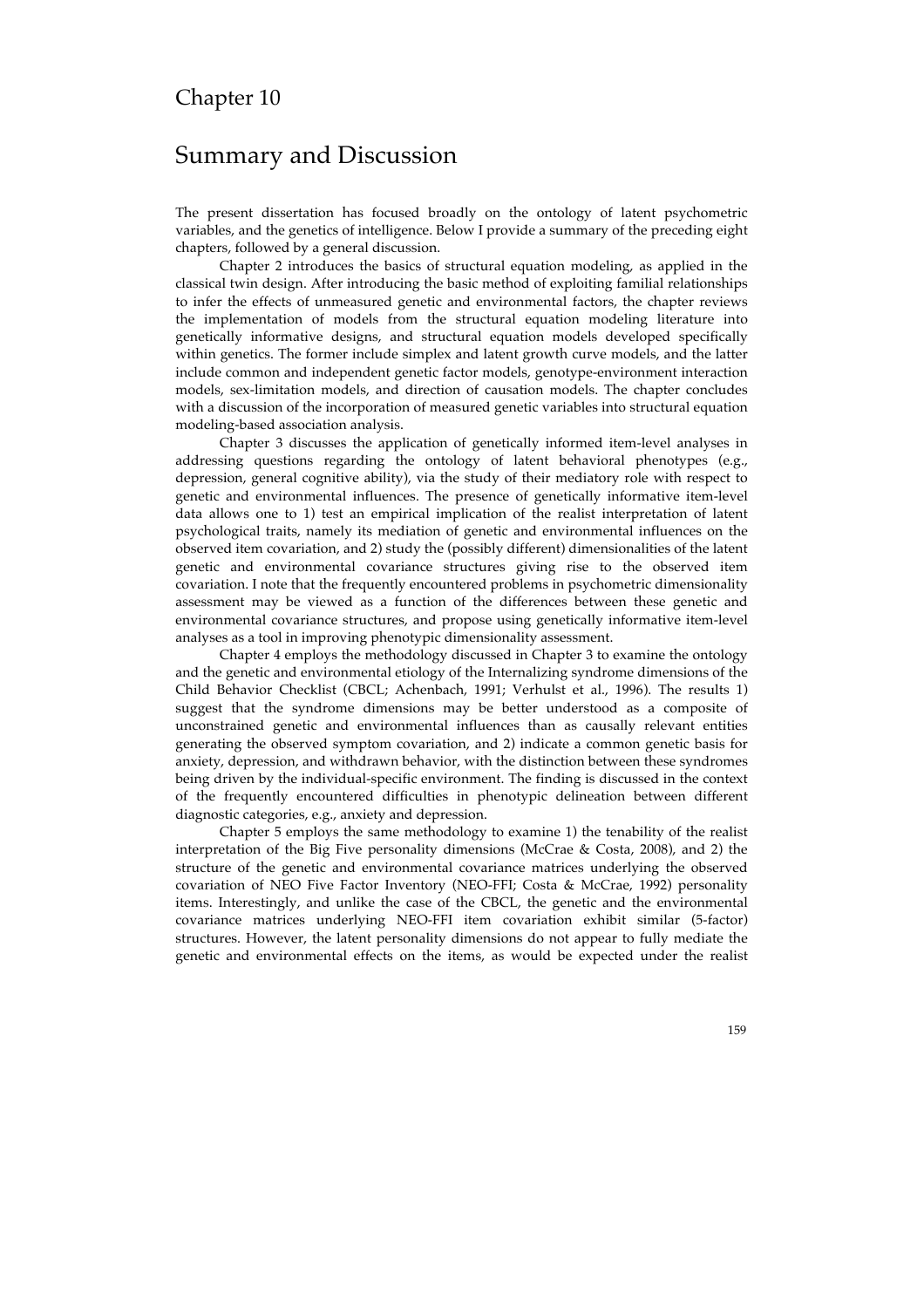interpretation of the Big Five. Implications for the substantive interpretation of the Big Five are discussed.

Chapter 6 provides an overview of the genetic covariance structure modeling-based methodology for the study of childhood anxiety and depression, and a cross-section of the relevant findings. The review focuses on questions that go beyond the relatively simple task of assessing the contributions of genetic and environmental factors to anxiety and depression. The review presents relatively consistent evidence for: a) small to negligible sex differences in the genetic etiology of these disorders, b) a substantial role of genetic factors in accounting for their temporal stability, c) a contribution of genetic factors to the comorbidity between them, d) a possible role of genotype-environment interaction in affecting their liability, e) a role of genotype-environment correlation, and f) a minor, if any, etiological role of sibling interaction.

Chapters 7-9 focus on the genetics of intelligence. Chapter 7 reports on a combined analysis of all longitudinal measures of verbal, nonverbal, and general intelligence present in the Young Netherlands Twin Register (Bartels, Beijsterveldt, et al., 2007) in 2009. Simplex modeling was used to examine the genetic and environmental etiology of the temporal stability of the measures. Given the information on stability, I subsequently address the question of how to optimally utilize the existing longitudinal data in the context of genefinding studies. The high stability of the additive genetic factors indicates that a single set of genes underlies the variation in intelligence throughout the developmental period under study, justifying the use of a linear combination of scores across the different ages in the context of genetic association studies.

The results obtained in Chapter 7 were used to inform the modeling of the phenotype in the association studies reported in Chapters 8 and 9. Chapter 8 reports on a study testing for an association between normal-range intelligence and common singlenucleotide polymorphisms (SNPs) in 43 known cognitive disability genes. The study utilized a simple rationale, namely the fact that the genetic variation affecting continuous, polygenic traits (e.g., normal-range intelligence) may be concentrated in the same areas of the genome as that underlying similar, monogenic phenotypes (e.g., intellectual disability). Although no individual single-nucleotide polymorphism (SNP) reached statistical significance, SNP-based analyses indicated an enrichment of the candidate gene set for polymorphisms associated with intelligence. The study is the first demonstration of the relevance of genes implicated in monogenic disorders of intellectual functioning to normalrange intelligence.

Chapter 9 extends the work reported in Chapter 8 to 168 known intellectual disability genes, but, unlike Chapter 8, uses next-generation exon sequencing and focuses on the detection of the possible effects of rare genetic variation. Consistently with the literature to date, no enrichment of the candidate gene set for mutations associated with normal-range intelligence was detected at the present sample size. The finding is discussed in the context of literature.

### Discussion

The present dissertation has focused on a) the use of genetically informed item-level analyses in psychometric dimensionality assessment and the study of the ontology and the genetic and environmental etiology of latent traits, with application to childhood internalizing problems and the Big Five personality dimensions in adults, and b) the genetics of intelligence. A variety of techniques were used to address these topics and various issues therein, discussed in turn below.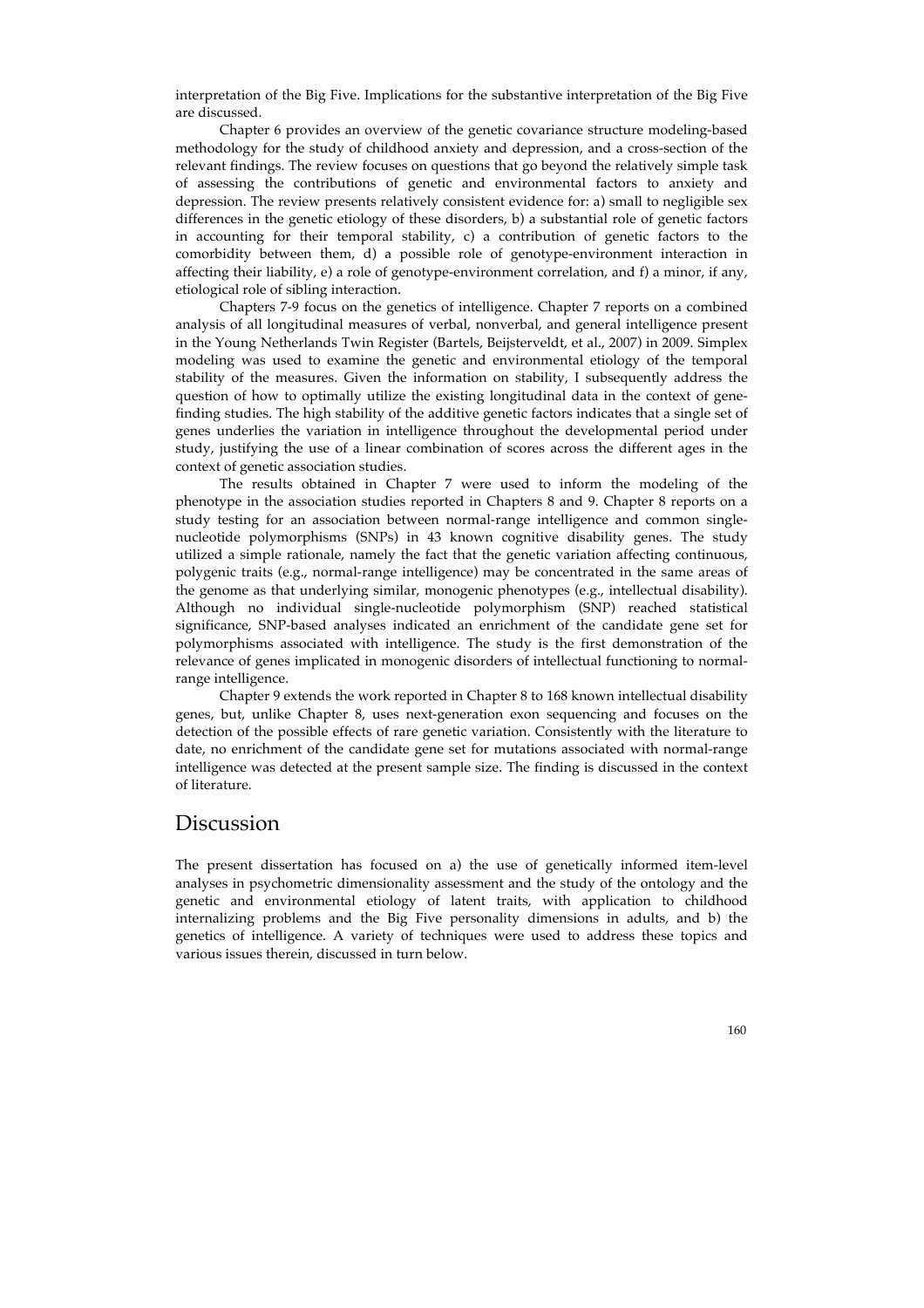#### The role of genetics in psychometric dimensionality assessment

The past several decades have seen major developments in the methodology for the assessment of psychometric dimensionality, i.e., the determination of the number of latent attributes underlying a set of indicators (e.g., item responses, symptoms). The standard toolkit for dimensionality assessment, including exploratory factor analysis and related models (e.g., principal components analysis), has been expanded to include confirmatory methods, e.g., item response theory modeling and confirmatory factor analysis. A good deal of work has gone into the development of heuristics to facilitate this process, resulting in an impressive statistical toolbox of methods (including, e.g., the scree plot, the "eigenvaluegreater-than-one" rule, the minimum average partial correlation, the Chi-square test, and parallel analysis). A variety of fit indices developed in structural equation modeling (e.g., RMSEA, ECVI, incremental fit indices, and information criteria) found widespread application in both the exploratory and confirmatory approach, and IRT-based methods have given rise to specialized software for dimensionality assessment (e.g., DIMTEST; Stout, 1987).

Notwithstanding the availability of these tools, the assessment of dimensionality has remained difficult. One only needs to look at fields of intelligence, psychopathology and personality assessment, where substantial controversy still exists regarding the origin of covariation between different symptoms/behaviors/questionnaire items. For instance, there is presently a lack of consensus on whether the general intelligence (*g*) factor can be equated with some of the more specific intellectual abilities, such as working memory or fluid reasoning (Ackerman et al., 2005). In internalizing psychopathology research, the covariation of symptoms of anxiety and depression has given rise to a host of theories, ranging from those that view the two disorders as separate entities with overlapping features, to those that view them as different points along a single continuum (Clark, 1989).

The present dissertation has inquired why dimensionality assessment is so difficult, and proposed that one of the reasons lies in the fact that the genetic and environmental influences, of which the observed covariation is a function, differ from each other in structure and dimensionality. Employing item-level analyses on genetically informative data enables the explicit study of the dimensionality of these genetic and environmental influences, thereby moving the question of dimensionality from the observed to the genetic and environmental level. As demonstrated, the increased resolution afforded by this approach may further the understanding of the nature of problems arising in dimensionality assessment, elucidate the origin of the phenotypic dimensionality of observed symptoms/behaviors/item responses, and help improve the definition of phenotype in genetic association studies. On a conceptual level, the approach can inform the discussion on the ontology of the latent variables obtained in psychological research. The present dissertation has laid out the tools that may be used to this end, and examined the feasibility of the analyses proposed. Can genetics thus help psychometrics? The present dissertation has argued that the answer is yes. Applications to childhood internalizing problems and personality dimensions illustrate this point in practice.

Despite decades of research into the origin of covariation between psychometric items (including both internalizing symptoms and personality indicators), the development of noncontroversial taxonomies has proven challenging. In internalizing psychopathology research this has given rise to a host of questions, ranging from those that inquire, e.g., whether anxiety and depression are different manifestations of a single entity (Clark, 1989), to those inquiring whether they are entities at all. In personality research similar questions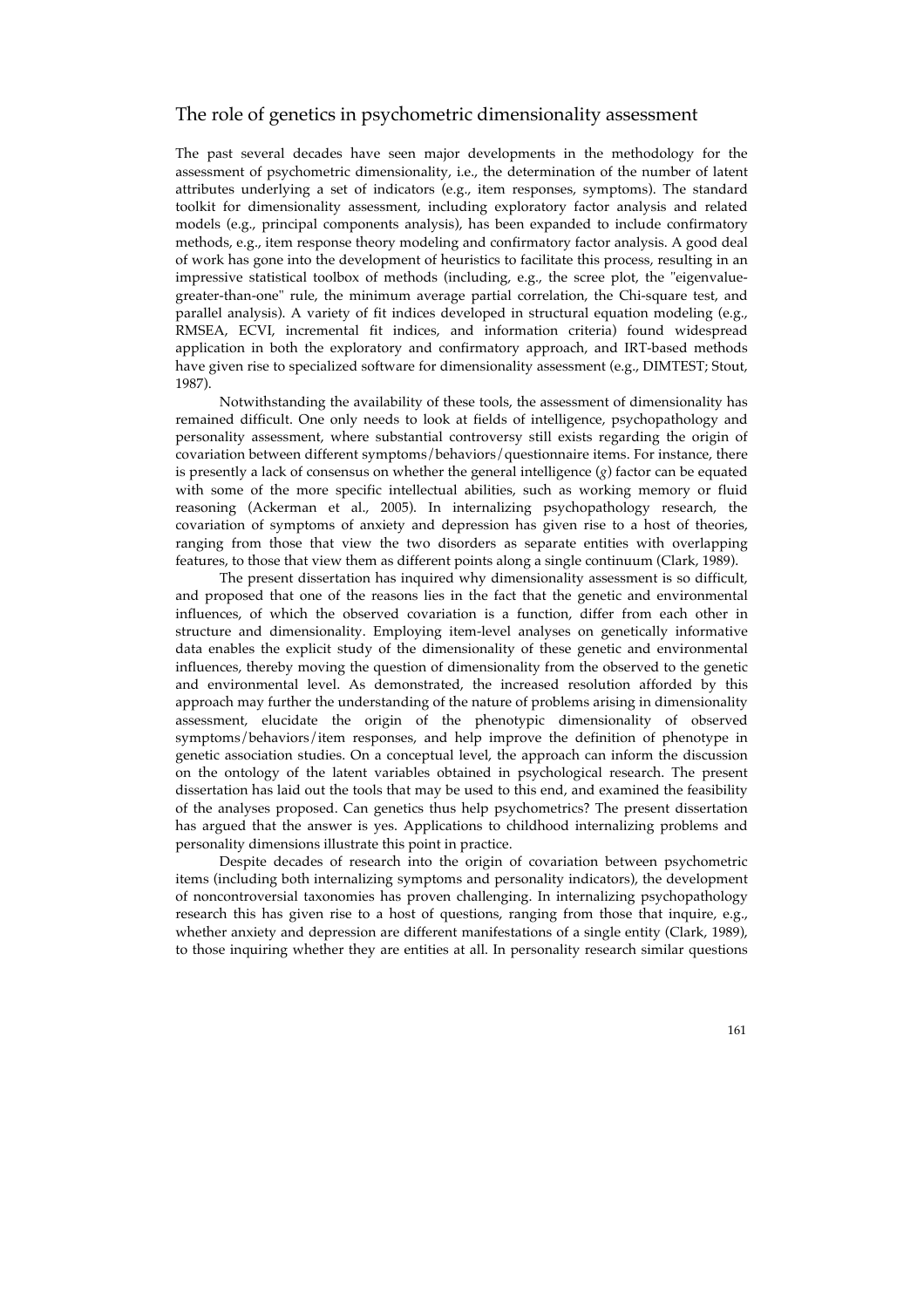arise: can the fundamental structure of personality be uncovered by the application of factor analysis to personality items, what is the number and the interpretation of the relevant latent factors, and should the structure of personality be conceptualized as entailing latent factors at all (J. Block, 1995)? For both of the empirical datasets analyzed in the present dissertation, the answer with respect to the ontology of latent variables has proven negative: neither personality factors nor internalizing dimensions appeared to fully mediate genetic and environmental effects on the items, implying that one cannot interpret them as behavior-generating entities in the realist sense, at least not as they are currently defined. In the case of personality dimensions the answer is somewhat more complicated as the structures of genetic and environmental covariance matrices, seemingly paradoxically with respect to our conclusion regarding their ontology, both display highly similar, five-factor structures. Is this a result of the careful pre-selection of items during the decades of psychometric construction and refinement of the item set, or a finding reflecting a fact of nature, namely a five-factor structure of personality? Could one think of a defendable way to accept diluted versions of realist latent constructs that only partially mediate genetic and environmental influences? What would the theory of such partial mediation be? Are there other reasonable hypotheses that one could construct about the finding? These and similar questions may motivate future research, examining for instance whether the misfit of the common pathway model was due to local as opposed to global violations, or whether the same analyses on a different set of personality items would produce similar results.

How do the results of this type of analyses relate to genetic association studies? If, for instance, the Anxious/Depressed dimension of the CBCL is not a unitary construct, should attempts be made to identify genes that predispose individuals for a high standing on this dimension? Is this comparable to deriving a factor score from items measuring, say, shoe size, cholesterol levels, and income (which may well display a positive manifold of correlations unless one controls for age), and attempting a search for genes that predispose individuals for a high standing on this trait? Yes, and no. The situations are comparable in that neither the Anxious/Depressed variable, nor (presumably) the shoe size/cholesterol/income variable, would mediate all the genetic and environmental effects on their indicators, as neither appear to be entities in the realist sense. Importantly, however, they are not comparable in that, unlike the shoe size/cholesterol/income indicators, the Anxious/Depressed indicators appear to be genetically unidimensional, i.e., affected by a single set of genes. The pertinent question for gene-finding purposes is that of genetic unidimensionality: a genetically unitary construct (such as the Anxious/Depressed dimension) need not necessarily be problematic in the context of gene finding, regardless of its phenotypic complexity. A related question is that of genetic and environmental unidimensionality over time. In the presence of longitudinal data, one may inquire how to construct a phenotype that optimally indexes genetic effects. For instance, intelligence measures collected in late adolescence display a larger heritability than those collected in childhood, but the use of those collected at earlier ages may imply a larger sample size. Using data from a single age may be inefficient in terms of discarding other data (the addition of which could increase the measure's reliability), while using all measures simultaneously may dilute the genetic signal if different sets of genes affect the measure across development. If one opts to use all available data, should one employ a multivariate model, or can a summary statistic (e.g., a mean across ages) adequately represent the phenotype? Finally, how do the above choices affect the statistical power to detect genetic effects? The above issues were addressed in Chapter 7 with respect to intelligence. The results, and the subsequent gene-finding efforts that used them, are discussed below.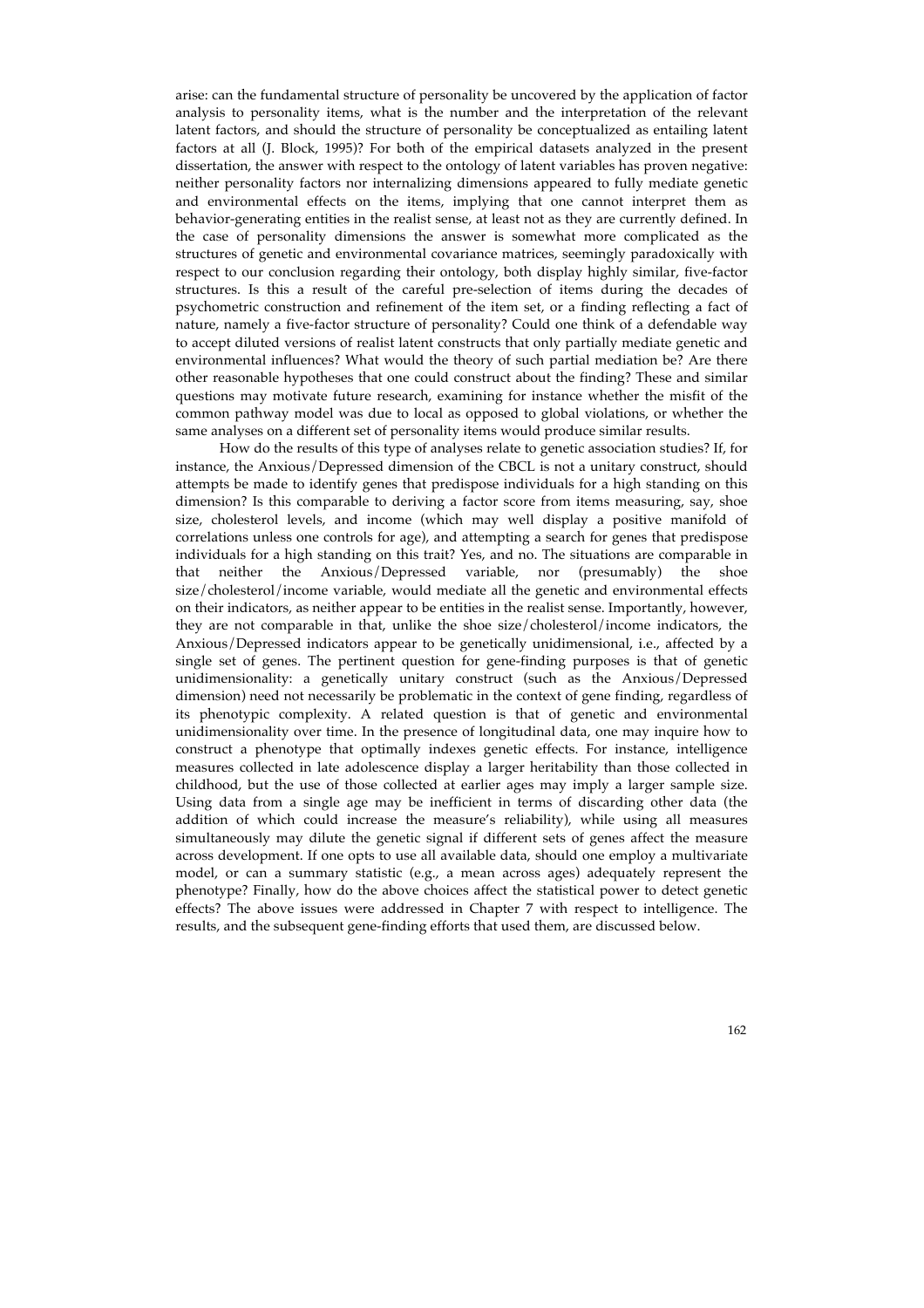### Intelligence: temporal stability and the search for genes

The 'missing heritability' problem (i.e., the discrepancy between heritability estimates yielded by twin and family studies and the proportion of variance explained by significantly associated variants; Maher, 2008) appears pervasive in the genetic study of complex traits, with examples ranging from anthropometric traits (e.g., height, body mass index), metabolic traits (e.g., fasting glucose and insulin levels), and common diseases (e.g., cardiovascular, metabolic, neurological, or immune system disease), to behavioral traits (e.g., neuroticism, extraversion) and psychiatric disorders (e.g., depression, schizophrenia, autism, personality disorders). As evident in the present dissertation, the situation is not dissimilar with respect to intelligence: despite major efforts by large consortia, no significantly associated singlenucleotide polymorphisms (SNPs) have been identified, and only one gene (FNBP1L) has been tentatively implicated in the etiology of normal-range intelligence to date (Benyamin, Pourcain, et al., 2013b; Davies et al., 2011). A plethora of explanations have been put forward to account for the missing heritability phenomenon; these include the presently insufficient statistical power of genome-wide association (GWA) studies to detect genetic variants of small effect size, the potential overestimation of heritability by twin studies, problems pertaining to the measurement and operationalization of the phenotype, and the possibility of genetic variants not tagged on the present genotyping platforms (including rare and structural variation) underlying the heritability (e.g., Dickson et al., 2010; Eichler et al., 2010; Goldstein et al., 2013a; Teri A Manolio et al., 2009; van der Sluis et al., 2010; Zuk et al., 2012).

With respect to statistical power, the consensus view is clear: larger samples are preferable, and with respect to intelligence it appears that large enough sample sizes in GWA studies are yet to be reached (the largest to date GWA (meta-)analyses comprised N≈18,000 and N≈3,500 in children and adults, respectively; Benyamin, Pourcain, et al., 2013b; Davies et al., 2011). The potential overestimation of heritability by twin studies remains a looming issue in the study of many phenotypes, seeing as the estimation of epistatic interactions (i.e., interactions of alleles across different genetic loci), on which the degree of potential overestimation of heritability in the classical twin design will depend (Keller & Coventry, 2005), is a difficult issue to tackle empirically. Indeed, while fixing certain parameters (including the non-additive variance component) to zero is expedient to circumvent parameter indeterminacy inherent to the classical twin design, there is no a priori reason not to expect additive and non-additive genetic, and common and unique environmental factors to all jointly affect the phenotype. With respect to intelligence, previous analyses have indicated the empirical data to be consistent with non-additivity (Devlin, Daniels, & Roeder, 1997; Lindon J Eaves, 1973), although non-additivity alone is unlikely to explain the entire missing heritability gap, seeing as a) its estimated magnitude is small, and b) an estimated  $\sim$ 22-46% and  $\sim$ 29-51% of the variance in intelligence in children and adults, respectively, have been shown to be explained by the additive effects of common genetic variants measured on the present SNP microarrays (Benyamin, Pourcain, et al., 2013b; Davies et al., 2011). A number of other phenomena that may inflate heritability estimates, including the possible interaction between the additive genetic and common environmental factors, sibling competition effects, and systematic differences in the treatment of MZ and DZ twins, have been examined with respect to many phenotypes and appear to not pose problems for the interpretation of variance components obtained in the twin design (e.g., Borkenau, Riemann, Angleitner, & Spinath, 2002; Kendler, Neale, Kessler, Heath, & Eaves, 1993; Molenaar, van der Sluis, Boomsma, & Dolan, 2012).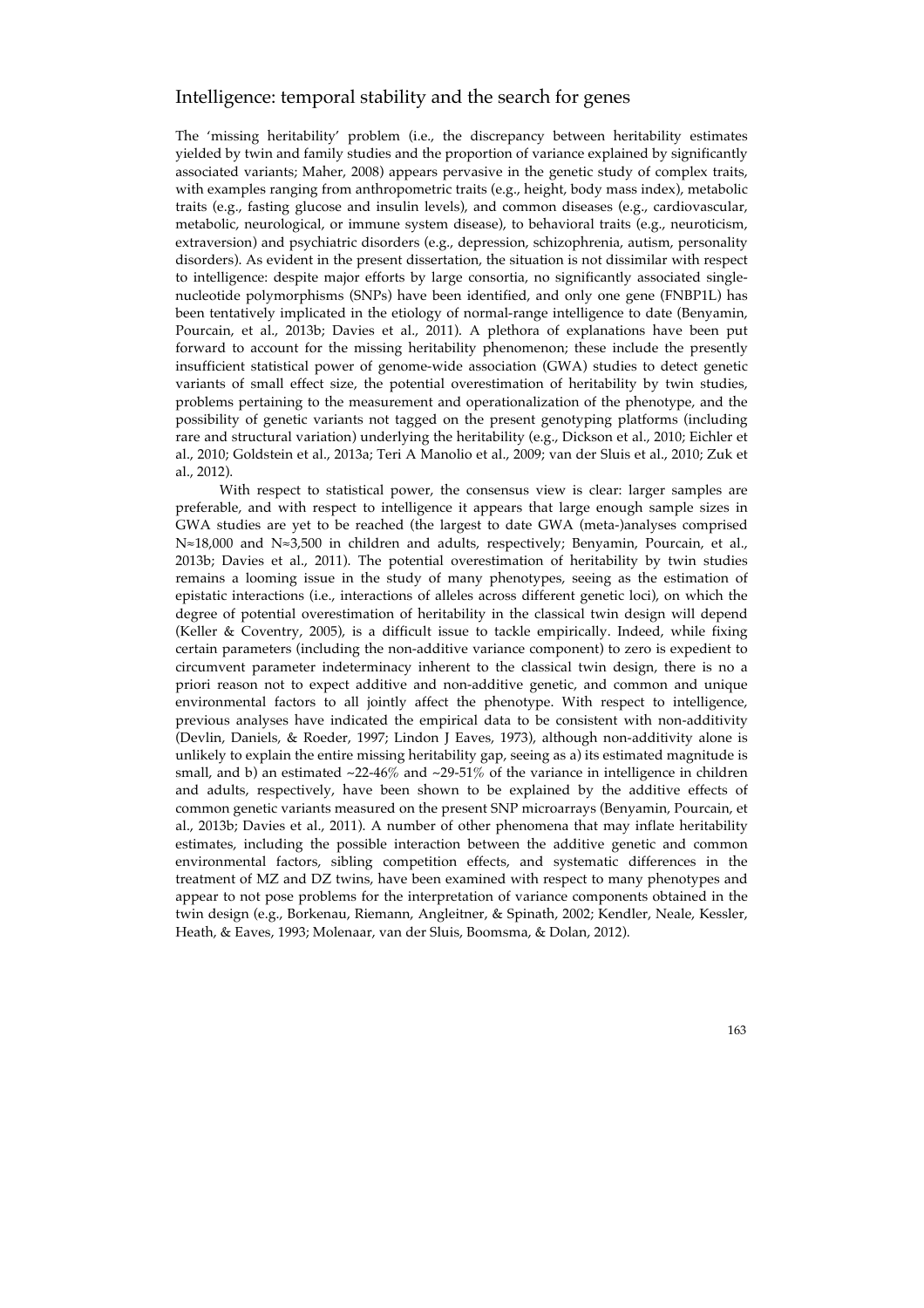A major issue in the analysis of intelligence data concerns the definition and the modeling of the phenotype. What exactly are we looking for genes for? Chapter 7 dealt with this question in view of optimally utilizing longitudinal data, i.e., establishing whether data summarization over ages is likely to diminish the power to detect genetic effects. More generally, one can think about the resolution of the phenotype – would modeling individual items or subscales be more beneficial than modeling general intelligence? In this light, the study of the genetic dimensionality of intelligence items and the mediatory role of general intelligence, or that of more specific abilities (e.g., verbal, nonverbal), a proposed in Chapters 3-5, would be highly informative. The present capacities of computing resources and the development of the relevant software (e.g., openMx; Boker et al., 2010) would likely make this a feasible task, despite the typically large number of items included in intelligence tests.

Finally, part of the variation in intelligence may potentially be explained by the effects of variants not tagged on the present genotyping platforms, including rare and structural variation. For instance, it has recently been demonstrated that individual dinucleotide short tandem repeats (STRs) may explain over six times more phenotypic variance than individual diallelic SNPs (Willems, Gymrek, Highnam, Mittelman, & Erlich, 2014). This potential of STRs to contribute to phenotypic variance, in combination with their poor tagging on SNP arrays, suggests that they may be a significant contributor to the missing heritability phenomenon. Another issue concerns the possible role of rare variants. While there is no a priori reason to exclude variants from any part of the allelic frequency spectrum as potentially relevant to intelligence, most of the research to date has dealt with the estimation of the possible effects of common genetic variation. Arguments can be made in favor of both rare and common variants, however. As proposed by, e.g., Hsu (Hsu, 2012; Marioni, Penke, et al., 2014), part of the genetic variability in intelligence can be maintained by rare deleterious mutations of small effect size, whose modest effects make their elimination by selection unlikely. Common variants, on the other hand, may be present in the form of effectively neutral mutations (subject to genetic drift), or as relatively positive mutations (subject to positive selection), which have yet to become fixed in the population.

The role of rare genetic variation in the etiology of normal-range intelligence is still a largely unexplored issue, although the declining costs of exome- and whole-genome sequencing will enable more extensive investigations into this issue in the near future. The present dissertation has already taken a step in this direction, albeit with a limited sample size. The study design, utilizing knowledge on Mendelian disorders to study a related polygenic phenotype, may be a useful tool in the identification of genomic areas harboring causal variants, as has been exemplified both by the enrichment reported in Chapter 8, and by a recent study that revealed nearly 3,000 comorbidities between Mendelian disorders and complex diseases present in the electronic medical records in the United States and Denmark (Blair et al., 2013). Importantly, the study reported each complex disease to be associated with a unique set of Mendelian disorders, implying shared causal pathways between the Mendelian and the polygenic phenotypes. In combination with the widely observed enrichment of associations for complex traits in genes known to underlie related monogenic conditions (e.g. body mass index – monogenic obesity, height – skeletal growth disorders; Allen et al., 2010; Loos et al., 2008), this finding suggests that Mendelian disorders will provide a guiding light in mapping the normal variability underlying complex traits. Ultimately, theoretically informed approaches in tandem with a better understanding of the phenotype and the consequent improvements in its modeling, along with the increasing accessibility of larger amounts of whole-genome sequence data, will help make significant strides in this direction.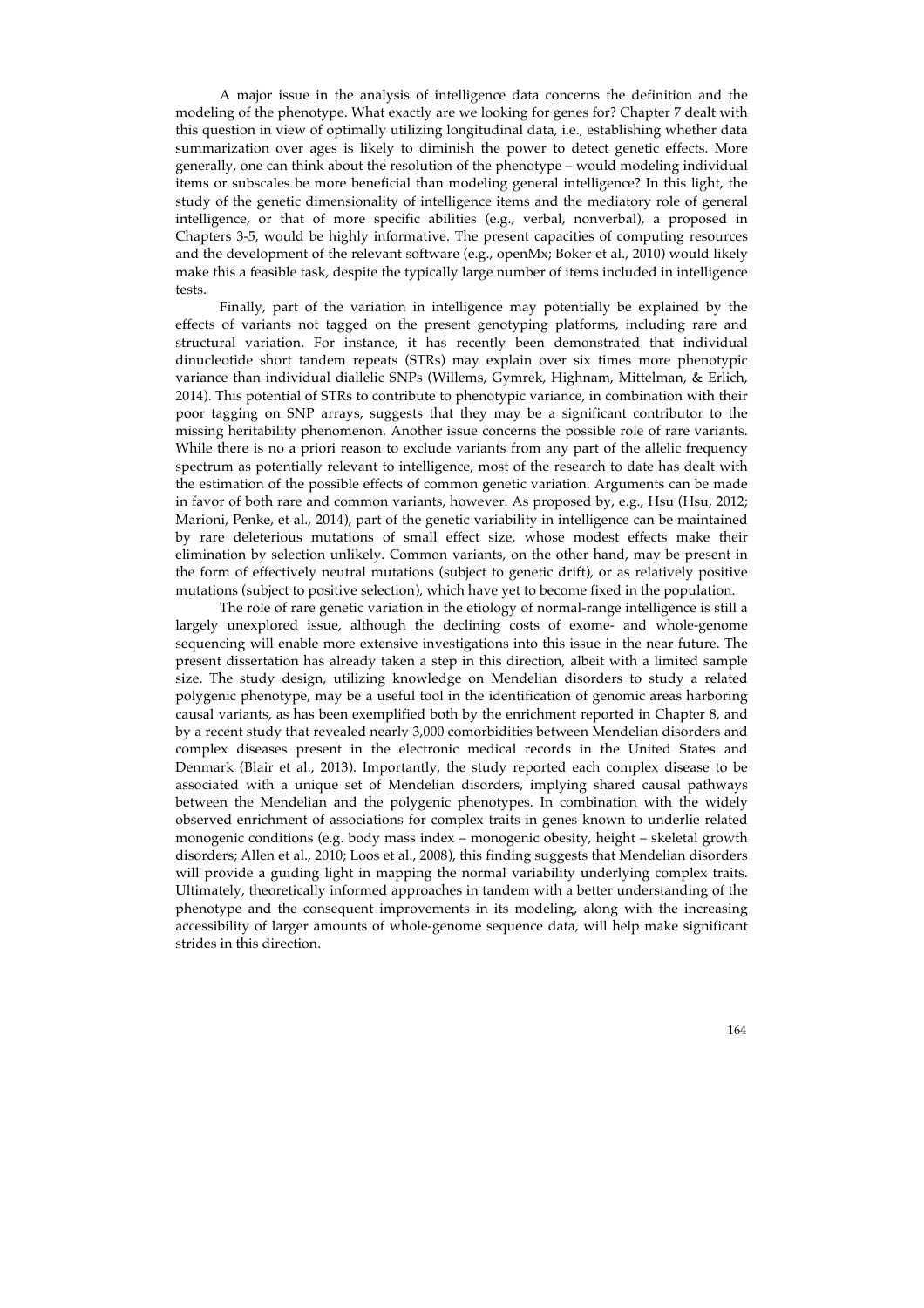## The broader context: the twin design in the  $21<sup>st</sup>$  century

As evident from the diversity in the methodology employed in the present dissertation ranging from genetic covariance structure modeling to next-generation sequencing - the field of behavior genetics has undergone radical development over the past half a decade. One of the questions arising in this context concerns the relevance of the methodologies outlined at the beginning of this dissertation in the present era of genomics: are twin designs still relevant, or do the new technologies render them obsolete? Does the era of nextgeneration sequencing leave any questions that may be uniquely addressed by the study of twins? Related to that, what is the practical applicability of the results obtained by the twin method? The following sections will address these issues in turn.

#### The utility of twins in the genomics era

Some of the traditional uses of the twin design and its various extensions have been outlined in the introduction of this dissertation. Beyond the estimation of heritability, twin designs have enabled the study of a range of issues including the genetic and environmental etiology of developmental stability and change in behavioral phenotypes, the dependency of polygenic effects on measured environmental exposures, the etiology of inter-individual variation in age-related growth and decline, the direction of phenotypic causality between traits, rater bias, sibling imitation and contrast effects, and the ontology of latent psychological traits. Now that many of the aforementioned issues have been settled with respect to many phenotypes and genetics has well entered the age of the widespread availability of measured genetic information, one may pose the obvious question of whether there is further utility in the study of twins. The present section will attempt to address this question by reviewing some of the main areas of application of twin designs that go beyond the standard applications outlined in this dissertation, and are poised to address novel issues arising in the context of the recent technological advances in the biomedical sciences (J. P. van Dongen et al., 2012). The issues include the timing of *de novo* mutagenesis, the role of epigenetic changes and gene expression in disease pathogenesis, disease-associated changes in metabolite levels, and the identification of microbial signatures associated with disease. In addition, I discuss how the recent advances in sequencing technologies can be employed to verify fundamental assumptions of the twin design concerning the degree of genetic and environmental sharing between monozygotic (MZ) and dizygotic (DZ) twins.

Although a number of twin designs may be employed to address the issues listed above, the continuing utility of twins is perhaps most discernibly exemplified by the discordant MZ twin design. By comparing the biological feature of interest (e.g., the genome or the metabolome) in MZ twins discordant for a given phenotype, the application of this design can provide insight into disease pathogenesis and aid in the detection of biomarker profiles for medical conditions (J. P. van Dongen et al., 2012). For instance, a comparison of gene expression in subcutaneous fat of MZ twins discordant for obesity has demonstrated differential expression in a range of genes, including those involved in inflammatory pathways (upregulated in obese twins) and in mitochondrial branched-chain amino acid catabolism (downregulated in obese twins) (Pietiläinen et al., 2008). Similar designs employing metabolomics data have detected differences in serum and fat tissue lipid profiles of discordant MZ twin pair members; this work prompted subsequent simulation of lipid bilayer dynamics using lipidomics and gene expression data, which provided novel functional insights into the biological pathways underlying adipocyte expansion (Pietiläinen et al., 2011; Pietiläinen et al., 2007). Twin studies of obesity have also been carried out using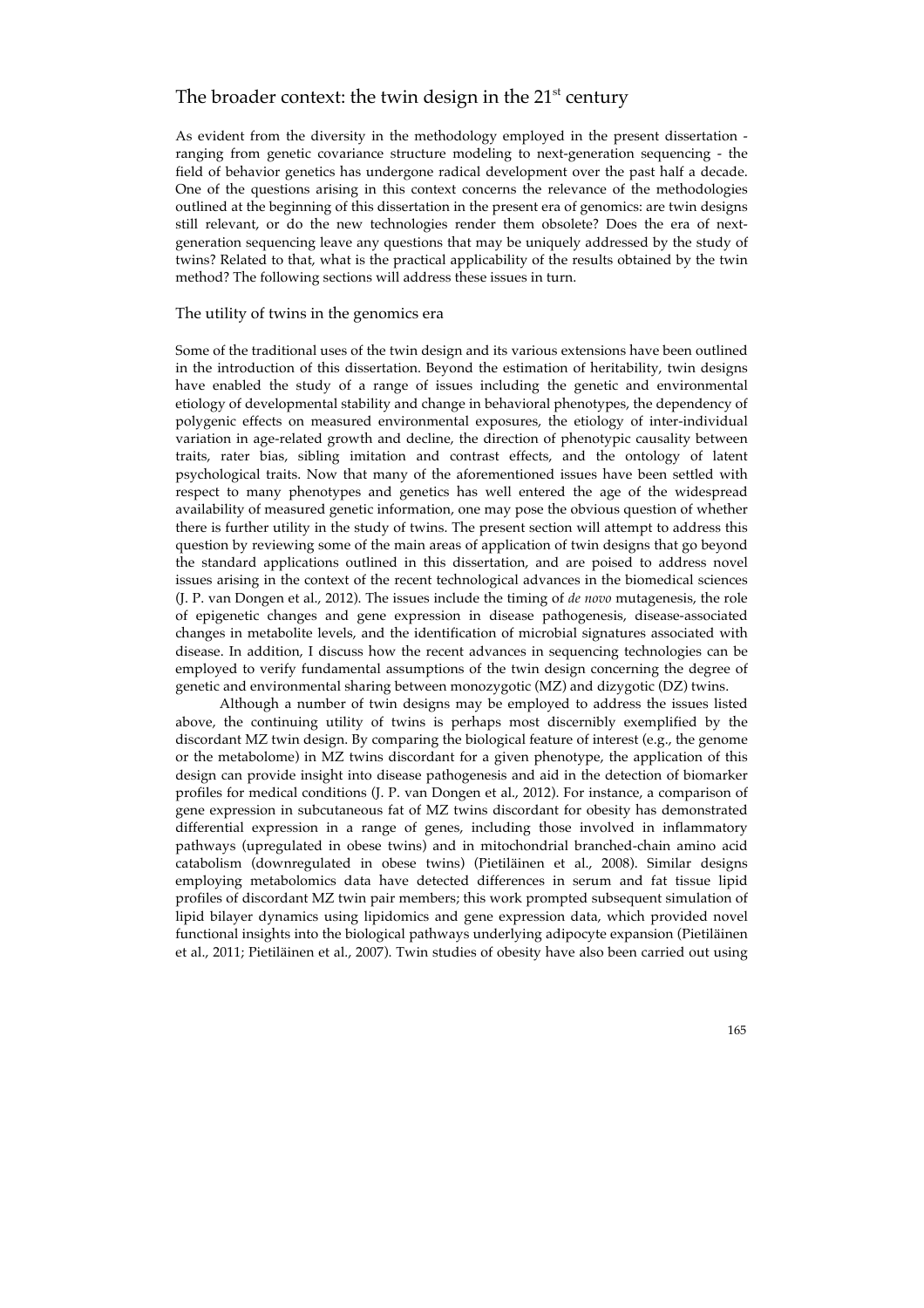the microbiome; for instance, a comparison of faecal microbial communities in obese and lean MZ twins have indicated that obesity is associated with a reduced bacterial diversity and differential representation of specific bacterial genes and metabolic pathways (Turnbaugh et al., 2009). Interestingly, a study of ulcerative colitis (a form of inflammatory bowel disease) indicated that the condition may be associated with a loss of interaction between the mucosal transcriptional profile and the colonic microbiota, based on a comparison of discordant twins MZ that showed that fewer RNA transcripts correlate with bacterial genera in the affected than in the unaffected twins (Lepage et al., 2011). Another area of application concerns the study of the role of epigenetic variation (i.e., changes in gene activity that are not caused by changes in the DNA sequence) in disease pathogenesis. For instance, differential regulation of miRNA transcripts in lymphoblastoid cell lines in twins discordant for autism aided in the subsequent identification of ID3 and PLK2 genes (the target genes for two of the differentially expressed miRNAs) as candidate genes for autism (Sarachana, Zhou, Chen, Manji, & Hu, 2010). The analysis of DNA methylation patterns of MZ twins discordant for systemic lupus erythematosus (a chronic autoimmune inflammatory disease) identified several genomic regions in which DNA methylation was associated with the disease (Javierre et al., 2010).

Aside from the study of disease etiology, the discordant MZ twin design can be used to study the timing of the occurrence of *de novo* mutations (i.e., mutations that arise in the offspring without being present in either parent; Veltman & Brunner, 2012). For instance, a *de novo* mutation present in a single MZ twin pair member only would indicate posttwinning mutagenesis; a *de novo* mutation present in both MZ twin pair members indicates a pre-twinning mutation event. The presence of a mutation in the sodium channel  $\alpha$ 1 subunit gene (SCN1A) in multiple embryonic tissue lines in a twin affected by Dravet's syndrome coupled with its absence in the unaffected twin, for instance, indicated that the mutation had likely occurred at the two-cell stage in the pre-morula embryo (Vadlamudi et al., 2010). Information on the timing of mutagenesis is of crucial importance in genetic counseling, as a mutation that occurred in the parental gamete is associated with a negligible risk of recurrence in additional offspring.

Uni- and multivariate implementations of the classical twin design, as presented in Chapter 2, remain of utility too. These are increasingly employed to study a host of newly emerging phenotypes, including the epigenome, the transcriptome, the metabolome, the proteome, and the microbiome (J. P. van Dongen et al., 2012). The application of the classical twin design to gene expression data, for instance, has demonstrated the importance of both genetic and environmental factors in genome-wide expression levels, with the relevance of genetic and environmental influences varying over different genes and tissues (Mcrae et al., 2007; York et al., 2005). Multivariate analyses can be employed to quantify the extent to which genetic and environmental factors that are shared across different genomic regions affect epigenetic regulation and gene expression, or biological variation across different cells and tissues (J. P. van Dongen et al., 2012). In addition, the quantification of the effect of genetic factors on epigenetic changes may be accomplished using the classical twin design. Thus far, such applications have demonstrated a low overall heritability of epigenetic changes across all loci, although substantial genetic influences on some loci (e.g., the imprinted *IGF2–H19* locus) have been detected (Heijmans, Kremer, Tobi, Boomsma, & Slagboom, 2007).

A number of other twin designs can be employed in the study of newly emerging biomedical phenotypes. For instance, the offspring-of-twins design can be used to study transgenerational inheritance of epigenetic regulation and the role of maternal effects on epigenetic marks (J. P. van Dongen et al., 2012), and longitudinal twin studies can be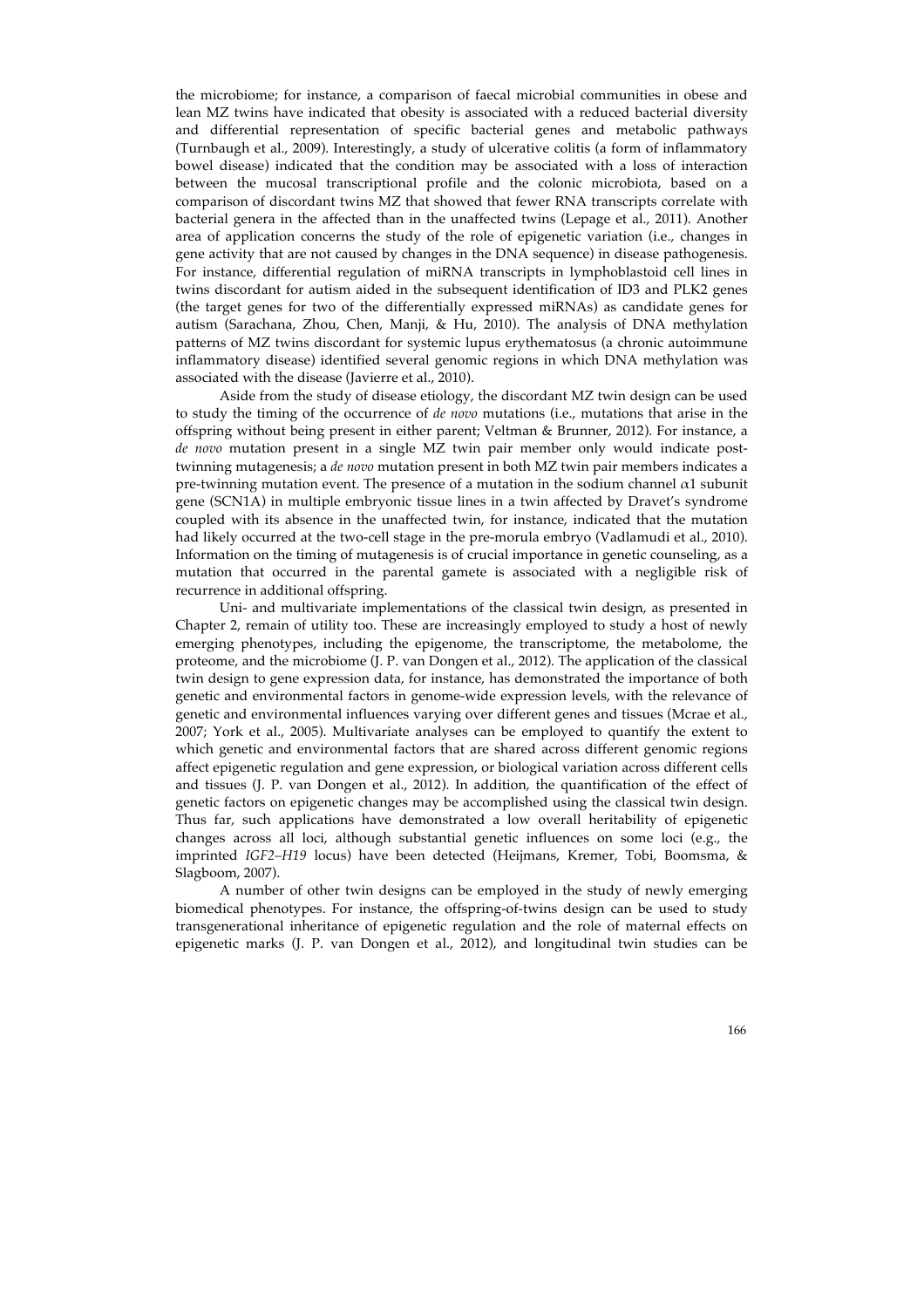employed to identify biomarkers associated with ageing (e.g., telomere length in relation to longevity; e.g., Bakaysa et al., 2007). Longitudinal twin designs may also be employed to resolve the direction of causation with respect to epigenetic changes, i.e., to distinguish between a situation in which an epigenetic change brought about a phenotypic condition from one in which an underlying cause brought about both the epigenetic change and the phenotypic condition.

As evident from the above examples, the twin design remains a useful tool in present-day biomedical and psychiatric research. In return, modern technologies have aided the twin design, by enabling the explicit verification of some of its fundamental assumptions. For instance, next-generation sequencing has demonstrated that genetic sharing between MZ twins is, as expected, nearly 100% (although minor differences are sometimes detected), and genome-wide microsatellite data have indicated that the proportion of genetic sharing between DZ twins mostly lies between 42% and 58%, with an average close to 50% (Visscher et al., 2007). Aside from the evident value of diseasediscordant MZ twins in the study of a range of newly emerging phenotypes, the existence of discordant MZ twins also has implications for the prospect of genomic risk prediction and the ethical concerns that have been raised in this context. Namely, the existence of phenotype-discordant MZ twins indicates that the genome does not necessarily fully predict the phenotypic outcome of individuals. Thus, barring the case of fully penetrant traits, precise individual risk prediction based only on the DNA sequence is likely to remain unfeasible, even if all the genetic variation contributing to disease risk is identified. Moreover, this is true regardless of the trait's heritability – for instance, despite  $80\%$  of individual differences in liability to schizophrenia being explained by genetic factors, MZ twin concordance for this disease is only ~40-50%. Similarly to various other phenomena related to the concept of heritability, this may sound somewhat counterintuitive. To place this in a broader context and outline what the definition of heritability does – and does not – entail, in the next section I review some of the other (mis)conceptions related to this concept, and their implications for prevention and treatment.

#### Heritability – (mis)interpretations and implications for prevention and intervention

As outlined in the present dissertation, research has highlighted the relevance of both genetic and environmental factors to observed individual differences in behavioral traits. For instance, the heritability of internalizing behaviors in 10-12 year old children is  $\sim$ 30% (Chapters 3 and 4), the heritabilities of NEO-FFI personality indicators in adults range from  $~60\%$  to  $~80\%$  (Chapter 5), and the heritability of general cognitive ability increases from  $~140\%$  in early childhood to  $~270\%$  in adolescence (Chapter 7). However, while the importance of environmental factors is usually interpreted as implying modifiability, heritability is frequently taken to imply immutability. In the present section I consider this issue (i.e., the implications of heritability for the prospects of modifying the level of a phenotype - e.g., is an 80% heritable trait easier to modify than a 20% heritable trait?), and, related to this, address several common misconceptions about the concept of heritability.

Being a proportion of variance, heritability quantifies inter-individual differences, i.e., the proportion of individual differences in a phenotype explained by the variation in genetic polymorphisms relevant to the trait. This implies, amongst other things, that 1) heritability only gauges the relative contribution of the genetic loci that segregate in the population, i.e., it ignores the contributions of genetic loci that are monomorphic (although such loci contribute to many crucial aspects of human development, including those that are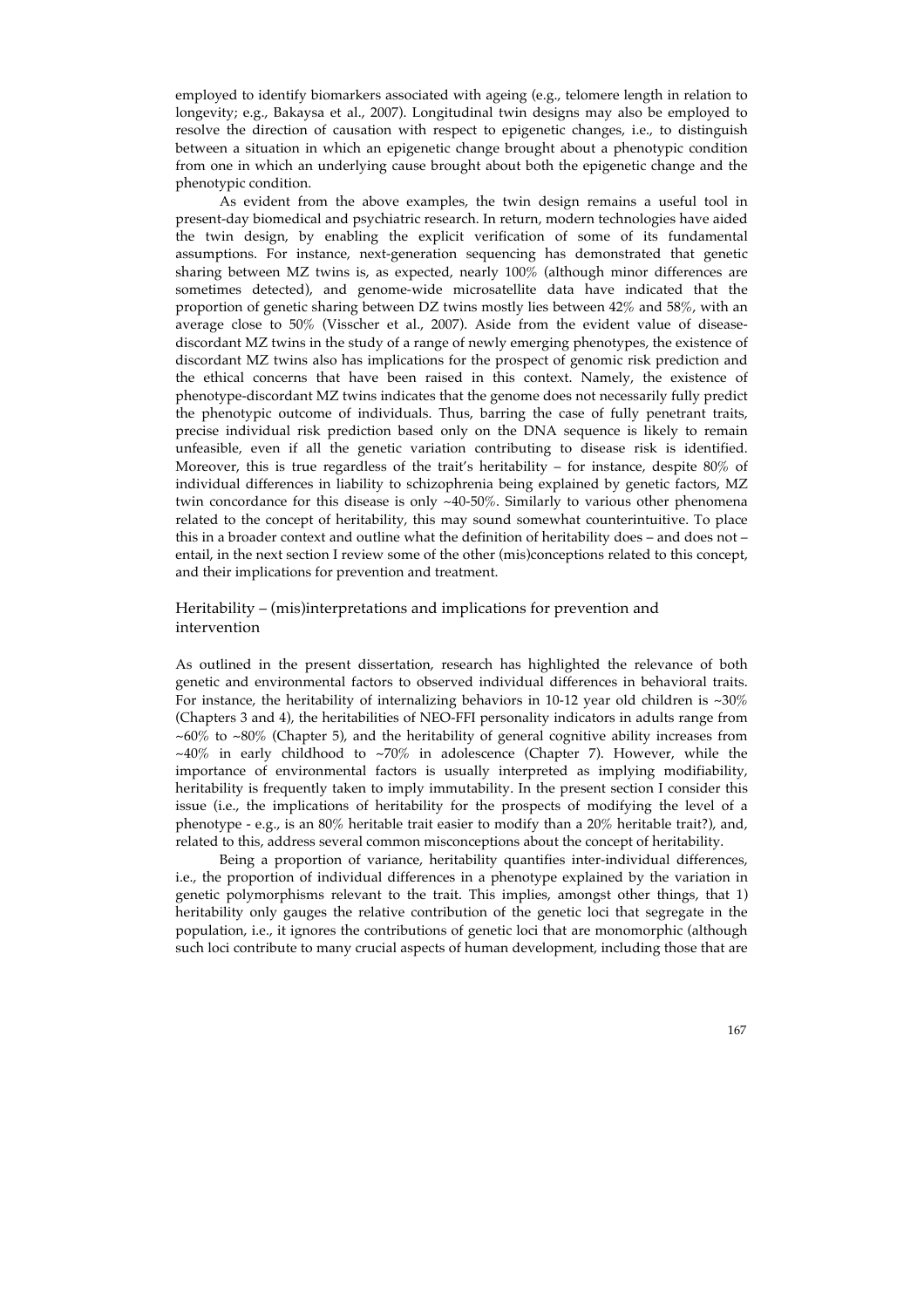prerequisites for the phenotype of interest to develop), 2) related to this, heritability pertains to variability, not to the absolute level of a trait, and 3) a heritability estimate cannot be interpreted on an individual level (e.g., a heritability estimate of 30% does not imply that 30% of a child's internalizing problems are due to his or her genes, with the remaining 70% being due to environmental factors). Related to this is the perceived immutability of the degree of importance of genetic factors in the etiology of a trait, as represented by a heritability estimate. Is heritability an immutable intrinsic property of a trait? For several reasons, no. Firstly, per definition, heritability depends on the population in which it is estimated, as both genetic and environmental variation are population-specific. The genetic variance depends on the segregation of alleles relevant to the trait, allele frequencies, and their effect sizes and mode of action, all of which may differ across populations. Similarly, the variance of environmental factors relevant to the trait can differ across populations. Think of an environment with a low degree of relevant non-genetic variability in which most of the variation in the phenotype is accounted for by genetic factors, in contrast to an environment with a high degree of non-genetic variability, in which the same phenotype is consequently less heritable. In relation to this, heritability may also be influenced by the level of the environment, as it has been shown that some environments facilitate the genetic expression of a trait, while others may suppress it. For instance, an intellectually stimulating environment might facilitate the (genetically influenced) differentiation between children in terms of their cognitive abilities, relative to a less stimulating environment in which there is nothing to elicit the bright children's potential, thereby fostering a more uniform development. Another feature of heritability that highlights its dynamic nature is its agedependency: the heritabilities of many traits, including intelligence and internalizing problems, display an age-related increase (Bergen et al., 2007). This phenomenon may be partly due to active gene-environment correlation, i.e., to individuals selecting environments compatible with their genetic propensities, which in turn reinforces the expression of those propensities (e.g., Haworth & Davis, 2014; Plomin et al., 2008).

Importantly, as mentioned, because it pertains only to individual differences, heritability is inherently uninformative on, and independent of, the absolute value of the phenotype. For instance, the steady increase in intelligence test scores over the past decades has not been accompanied by a change in heritability (Flynn, 1987; Kan, Wicherts, Dolan, & van der Maas, 2013; Sundet, Tambs, Magnus, & Berg, 1988). For similar reasons, heritability estimates are not necessarily informative on how modifiable the value of a trait is and, conversely, the success in changing the value of a trait is not necessarily informative on the importance of genes in explaining its variation (Haworth & Davis, 2014). To illustrate some of the above points, think of interpreting a statistic such as the mean number of bicycles per person in The Netherlands (presently .98) as immutable. Similarly as a change in the number of bicycles per person would lead to a change in the mean statistic, changes in trait values due to an environmental intervention may, depending on their pattern of influence, change the statistic describing its heritability. In this sense heritability is a descriptive; a statistic describing the state of affairs as it is, given various contextual factors that directly or indirectly enter the equation (e.g., the conduciveness of the environment to the genetic expression of a trait, the age of the population measured, the presence and magnitude of relevant environmental variation, etc.). The heritability estimate does not provide any information on what might be, were those factors different (in this sense, the use of the word 'estimate' may perhaps be questioned as it implies the assessment of an intrinsic property of a trait, and a term along the lines of 'descriptive' may be more appropriate).

Now that I have laid out several issues with respect to which the heritability estimate is uninformative (e.g., the absolute value of a phenotype, its intra-individual etiology, and